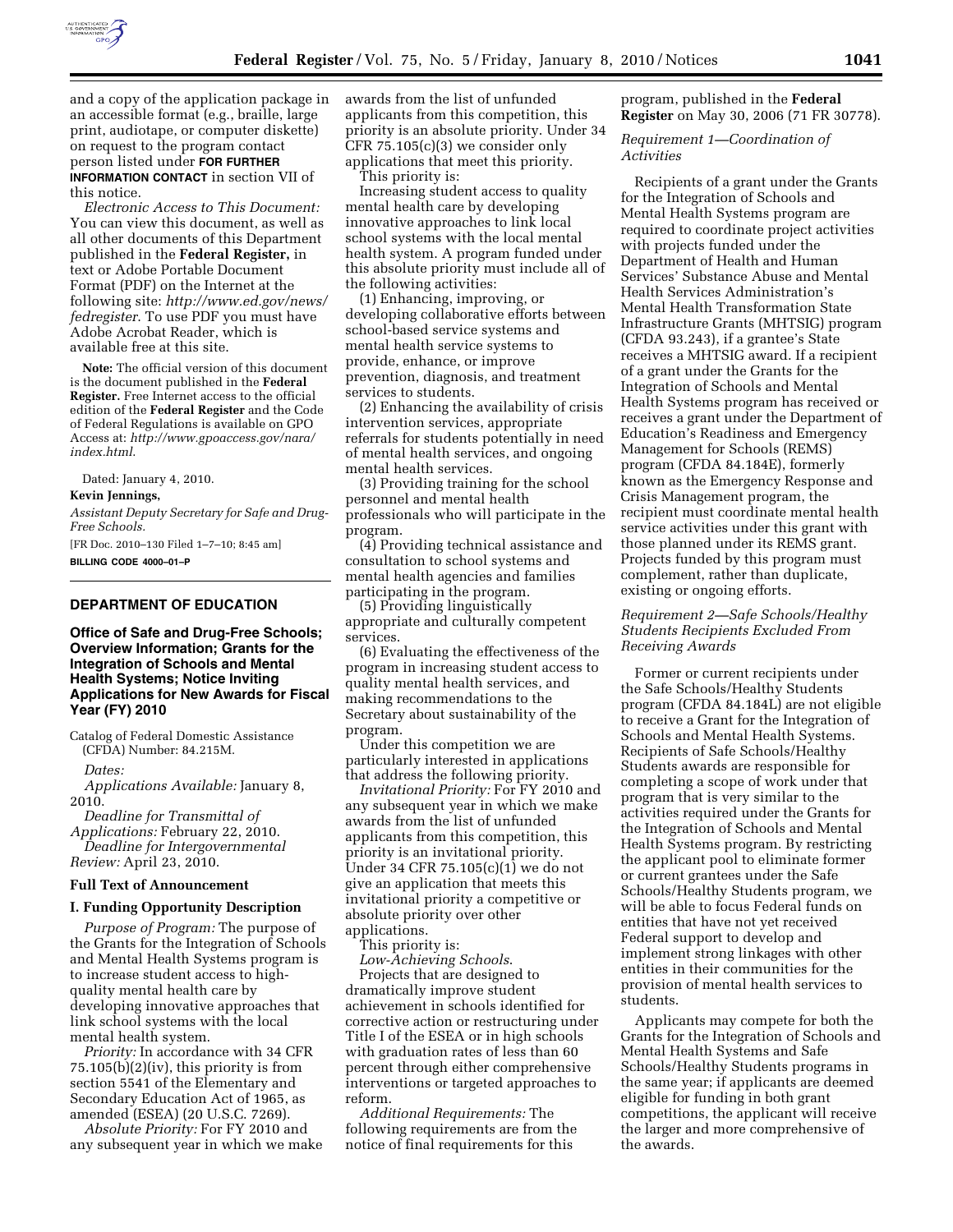# *Requirement 3—Preliminary Interagency Agreement*

Applicants for an award under the Grants for the Integration of Schools and Mental Health Systems program must develop and submit with their applications a preliminary interagency agreement (IAA). The IAA must contain the signatures of an authorized representative of at least (1) one or more State or local educational agencies or Indian Tribes; (2) one or more juvenile justice authorities; and (3) one or more State or local public mental health agencies. This preliminary IAA would confirm the commitment of these partners to complete the work under the proposed project, if funded. If the applicant is funded, recipients will complete a final IAA as required by section 5541(e) of the Elementary and Secondary Education Act of 1965, as amended (ESEA). The final IAA must be completed and submitted to us, signed by all parties, no later than 12 months after the award date.

Applications that do not include the proposed preliminary IAA with all of the required signatures will be rejected and not be considered for funding.

## *Requirement 4—Inclusion of Parental Consent Considerations in Final IAA*

The final Interagency Agreement (IAA) must include a description of policies and procedures that would ensure appropriate parental or caregiver consent for any planned services, pursuant to State or local laws or other requirements.

## *Requirement 5—Provision of Direct Services*

Grant funds under this program must not be used to provide direct services to students.

#### **Program Authority:** 20 U.S.C. 7269.

*Applicable Regulations:* (a) The Education Department General Administrative Regulations (EDGAR) in 34 CFR parts 75, 77, 79, 80, 81, 82, 84, 85, 97, 98, 99, and 299. (b) The notice of final requirements for this program, published in the **Federal Register** on May 30, 2006 (71 FR 30778).

**Note:** The regulations in 34 CFR part 79 apply to all applicants except Federally recognized Indian Tribes.

### **II. Award Information**

*Type of Award:* Discretionary grants. *Estimated Available Funds:*  \$5,913,000.

Contingent upon the availability of funds and the quality of applications, we may make additional awards later in FY 2010 and in FY 2011 from the list

of unfunded applicants from this competition.

*Estimated Range of Awards:*  \$150,000–\$400,000.

*Estimated Average Size of Awards:*  \$347,800.

*Estimated Number of Awards:* 17.

**Note:** The Department is not bound by any estimates in this notice.

*Project Period:* Up to 24 months. Budgets should be developed for a single award with a project period of up to 24 months. No continuation awards will be provided.

### **III. Eligibility Information**

1. *Eligible Applicants:* State educational agencies (SEAs), local educational agencies (LEAs), including charter schools that are considered LEAs under State law, and Indian Tribes. Additional eligibility requirements are listed elsewhere in this notice under *Additional Requirements*  in section I. of this notice.

2. a. *Cost Sharing or Matching:* This program does not require cost sharing or matching.

b. *Supplement-Not-Supplant:* This program involves supplement-notsupplant funding requirements in accordance with section 5541(i) of the ESEA.

## **IV. Application and Submission Information**

1. *Address To Request Application Package:* You can obtain an application package via the Internet or from the Education Publications Center (ED Pubs). To obtain a copy via the Internet, use the following address: *http:// www.ed.gov/programs/mentalhealth/ applicant.html*. To obtain a copy from ED Pubs, write, fax, or call the following: Education Publications Center, P.O. Box 1398, Jessup, MD 20794–1398. Telephone, toll free: 1– 877–433–7827. FAX: (301) 470–1244. If you use a telecommunications device for the deaf (TDD), call, toll free: 1–877– 576–7734.

You can contact ED Pubs at its Web site, also: *http://www.ed.gov/pubs/ edpubs.html* or at its e-mail address: *edpubs@inet.ed.gov*.

If you request an application from ED Pubs, be sure to identify this program or competition as follows: CFDA number 84.215M.

Individuals with disabilities can obtain a copy of the application package in an accessible format (*e.g.,* braille, large print, audiotape, or computer diskette) by contacting the person or team listed under *Accessible Format* in section VIII of this notice.

2. *Content and Form of Application Submission:* Requirements concerning the content of an application, together with the forms you must submit, are in the application package for this program.

3. *Submission Dates and Times: Applications Available:* January 8, 2010.

*Deadline for Transmittal of Applications:* February 22, 2010.

Applications for grants under this program may be submitted electronically using the Electronic Grant Application System (e-Application) accessible through the Department's e-Grants site, or in paper format by mail or hand delivery. For information (including dates and times) about how to submit your application electronically, or in paper format by mail or hand delivery, please refer to section IV. 6. *Other Submission Requirements* of this notice.

We do not consider an application that does not comply with the deadline requirements.

Individuals with disabilities who need an accommodation or auxiliary aid in connection with the application process should contact the person listed under **FOR FURTHER INFORMATION CONTACT** in section VII of this notice. If the Department provides an accommodation or auxiliary aid to an individual with a disability in connection with the application process, the individual's application remains subject to all other requirements and limitations in this notice.

*Deadline for Intergovernmental Review:* April 23, 2010.

4. *Intergovernmental Review:* This program is subject to Executive Order 12372 and the regulations in 34 CFR part 79. Information about Intergovernmental Review of Federal Programs under Executive Order 12372 is in the application package for this program.

5. *Funding Restrictions:* Grant funds under this program must not be used to provide direct services to students or families. Funding restrictions for this competition can be found in the notice of final requirements published in the **Federal Register** on May 30, 2006 (71 FR 30778). We reference additional regulations outlining funding restrictions in the *Applicable Regulations* section of this notice.

6. *Other Submission Requirements:*  Applications for grants under this program may be submitted electronically or in paper format by mail or hand delivery.

a. *Electronic Submission of Applications.* 

If you choose to submit your application to us electronically, you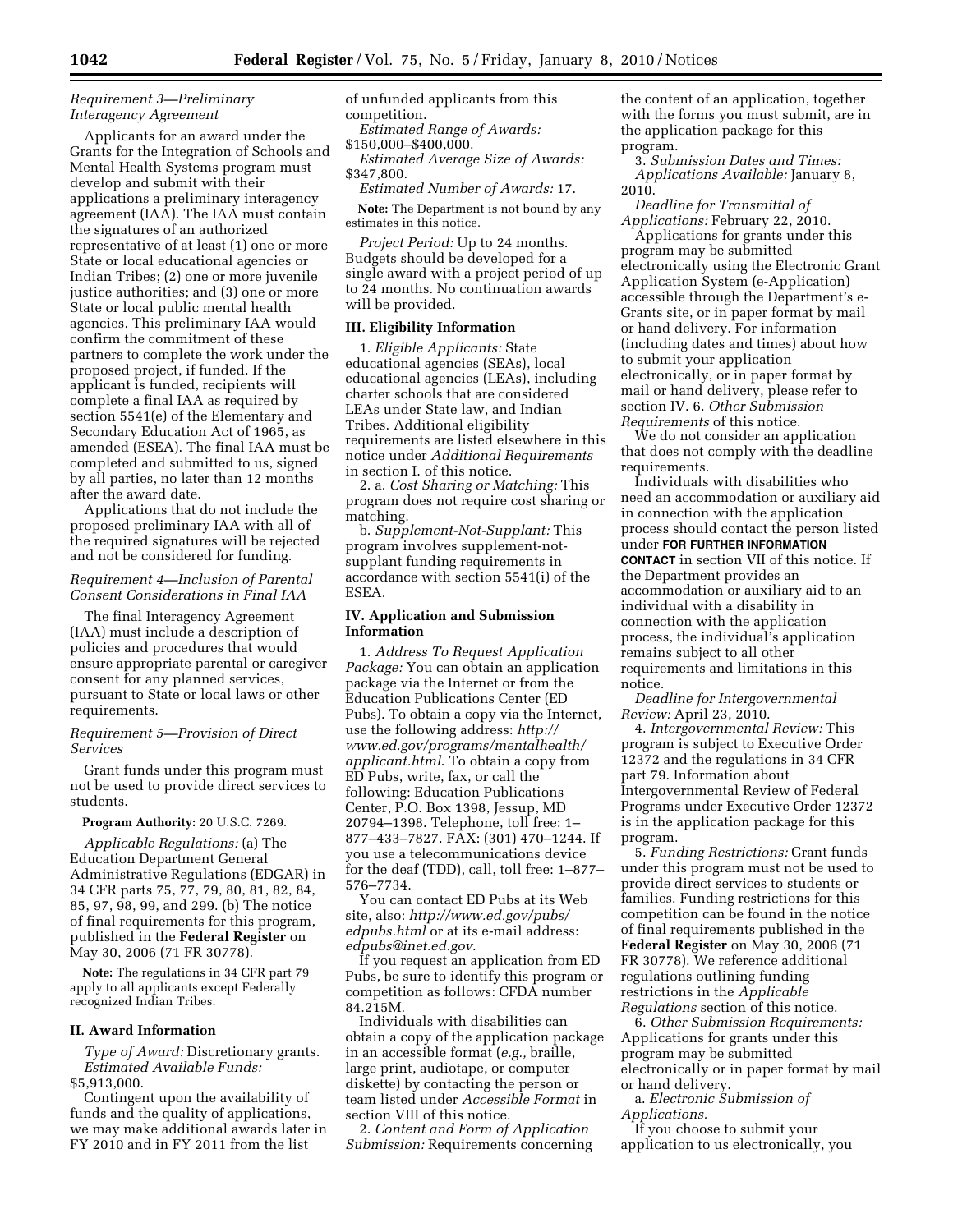must use e-Application, accessible through the Department's e-Grants Web site at: *http://e-grants.ed.gov*.

While completing your electronic application, you will be entering data online that will be saved into a database. You may not e-mail an electronic copy of a grant application to us.

Please note the following:

• Your participation in e-Application is voluntary.

• You must complete the electronic submission of your grant application by 4:30:00 p.m., Washington, DC time, on the application deadline date. E-Application will not accept an application for this competition after 4:30:00 p.m., Washington, DC time, on the application deadline date. Therefore, we strongly recommend that you do not wait until the application deadline date to begin the application process.

• The hours of operation of the e-Grants Web site are 6:00 a.m. Monday until 7:00 p.m. Wednesday; and 6:00 a.m. Thursday until 8:00 p.m. Sunday, Washington, DC time. Please note that, because of maintenance, the system is unavailable between 8:00 p.m. on Sundays and 6:00 a.m. on Mondays, and between 7:00 p.m. on Wednesdays and 6:00 a.m. on Thursdays, Washington, DC time. Any modifications to these hours are posted on the e-Grants Web site.

• You will not receive additional point value because you submit your application in electronic format, nor will we penalize you if you submit your application in paper format.

• You must submit all documents electronically, including all information you typically provide on the following forms: The Application for Federal Assistance (SF 424), the Department of Education Supplemental Information for SF 424, Budget Information—Non-Construction Programs (ED 524), and all necessary assurances and certifications. You must attach any narrative sections of your application as files in a .DOC (document), .RTF (rich text), or .PDF (Portable Document) format. If you upload a file type other than the three file types specified in this paragraph or submit a password protected file, we will not review that material.

• Your electronic application must comply with any page limit requirements described in this notice.

• Prior to submitting your electronic application, you may wish to print a copy of it for your records.

• After you electronically submit your application, you will receive an automatic acknowledgment that will include a PR/Award number (an

identifying number unique to your application).

• Within three working days after submitting your electronic application, fax a signed copy of the SF 424 to the Application Control Center after following these steps:

(1) Print SF 424 from e-Application.

(2) The applicant's Authorizing Representative must sign this form.

(3) Place the PR/Award number in the upper right hand corner of the hardcopy signature page of the SF 424.

(4) Fax the signed SF 424 to the Application Control Center at (202) 245–6272.

• We may request that you provide us original signatures on other forms at a later date.

*Application Deadline Date Extension in Case of System Unavailability:* If you are prevented from electronically submitting your application on the application deadline date because e-Application is unavailable, we will grant you an extension of one business day to enable you to transmit your application electronically, by mail, or by hand delivery. We will grant this extension if—

(1) You are a registered user of e-Application and you have initiated an electronic application for this competition; and

(2) (a) E-Application is unavailable for 60 minutes or more between the hours of 8:30 a.m. and 3:30 p.m., Washington, DC time, on the application deadline date; or

(b) E-Application is unavailable for any period of time between 3:30 p.m. and 4:30:00 p.m., Washington, DC time, on the application deadline date.

We must acknowledge and confirm these periods of unavailability before granting you an extension. To request this extension or to confirm our acknowledgment of any system unavailability, you may contact either (1) the person listed elsewhere in this notice under **FOR FURTHER INFORMATION CONTACT** (*see* VII. Agency Contact) or (2) the e-Grants help desk at 1–888–336– 8930. If e-Application is unavailable due to technical problems with the system and, therefore, the application deadline is extended, an e-mail will be sent to all registered users who have initiated an e-Application.

Extensions referred to in this section apply only to the unavailability of e-Application. If e-Application is available, and, for any reason, you are unable to submit your application electronically or you do not receive an automatic acknowledgment of your submission, you may submit your application in paper format by mail or

hand delivery in accordance with the instructions in this notice.

b. *Submission of Paper Applications by Mail.* 

If you submit your application in paper format by mail (through the U.S. Postal Service or a commercial carrier), you must mail the original and two copies of your application, on or before the application deadline date, to the Department at the following address: U.S. Department of Education, Application Control Center, Attention: (CFDA Number 84.215M), LBJ Basement Level 1, 400 Maryland Avenue, SW., Washington, DC 20202–4260.

You must show proof of mailing consisting of one of the following:

(1) A legibly dated U.S. Postal Service postmark.

(2) A legible mail receipt with the date of mailing stamped by the U.S. Postal Service.

(3) A dated shipping label, invoice, or receipt from a commercial carrier.

(4) Any other proof of mailing acceptable to the Secretary of the U.S. Department of Education.

If you mail your application through the U.S. Postal Service, we do not accept either of the following as proof of mailing:

(1) A private metered postmark.

(2) A mail receipt that is not dated by the U.S. Postal Service.

If your application is postmarked after the application deadline date, we will not consider your application.

**Note:** The U.S. Postal Service does not uniformly provide a dated postmark. Before relying on this method, you should check with your local post office.

c. *Submission of Paper Applications by Hand Delivery.* 

If you submit your application in paper format by hand delivery, you (or a courier service) must deliver the original and two copies of your application by hand, on or before the application deadline date, to the Department at the following address: U.S. Department of Education, Application Control Center, Attention: (CFDA Number 84.215M), 550 12th Street, SW., Room 7041, Potomac Center Plaza, Washington, DC 20202–4260.

The Application Control Center accepts hand deliveries daily between 8:00 a.m. and 4:30:00 p.m., Washington, DC time, except Saturdays, Sundays, and Federal holidays.

*Note for Mail or Hand Delivery of Paper Applications:* If you mail or hand deliver your application to the Department—

(1) You must indicate on the envelope and—if not provided by the Department—in Item 11 of the SF 424